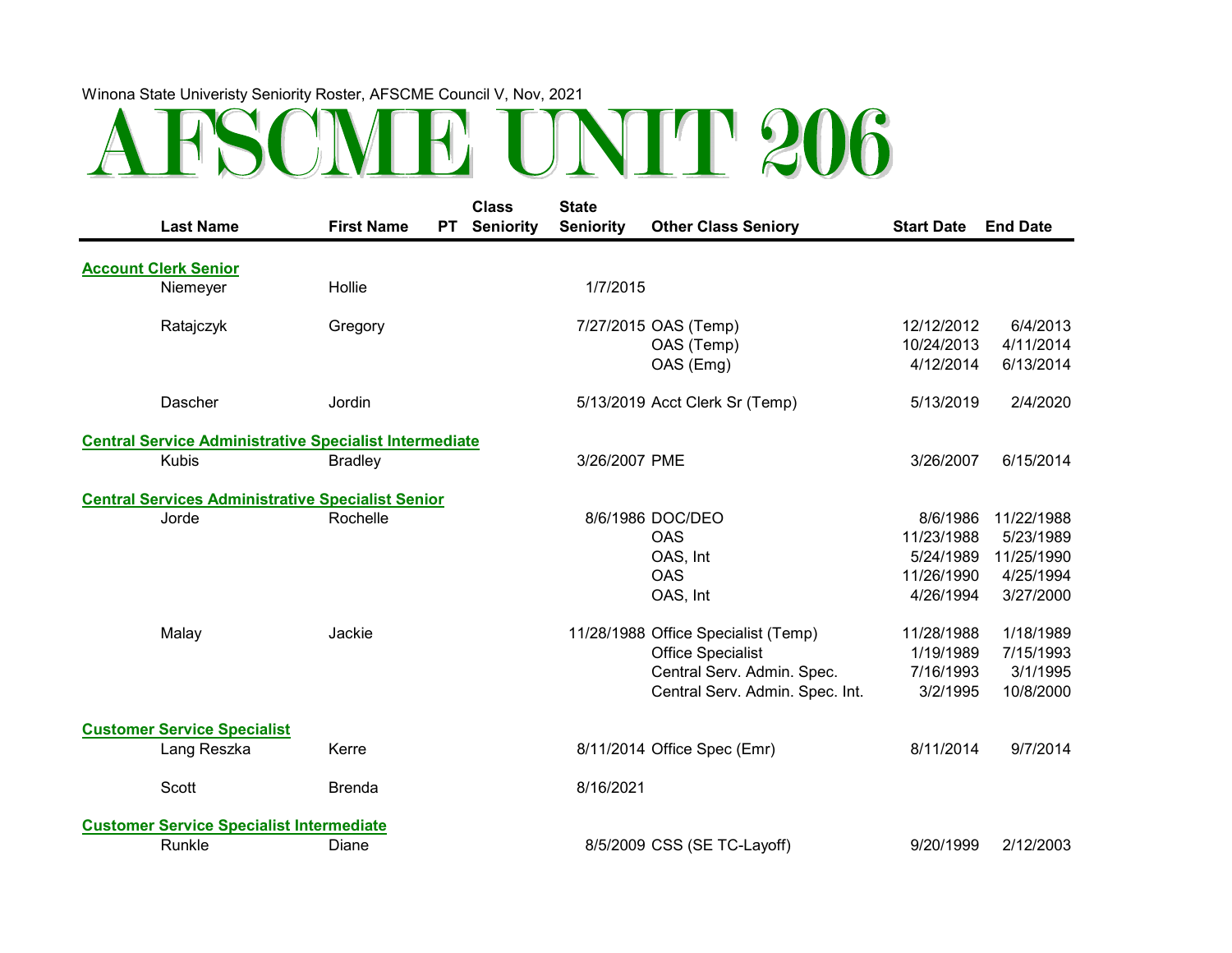| <b>Last Name</b>                                                                | <b>First Name</b> | <b>PT</b>                 | <b>Class</b><br><b>Seniority</b> | <b>State</b><br><b>Seniority</b> | <b>Other Class Seniory</b>                                                                      | <b>Start Date</b>                              | <b>End Date</b>                                  |
|---------------------------------------------------------------------------------|-------------------|---------------------------|----------------------------------|----------------------------------|-------------------------------------------------------------------------------------------------|------------------------------------------------|--------------------------------------------------|
|                                                                                 |                   |                           |                                  |                                  | OAS (Emr)<br>CSS (SE TC)<br><b>Customized Training Rep (SE TC)</b><br>MnSCU Program Dir (SE TC) | 8/27/2003<br>1/5/2004<br>4/1/2005<br>6/28/2006 | 9/13/2003<br>9/20/2005<br>6/27/2006<br>7/23/2006 |
|                                                                                 |                   |                           |                                  |                                  | MnScu Acad Prof1(SE TC-Layoff)<br>OAS, Int (Temp)<br>OAS, Int (Temp)                            | 7/24/2007<br>3/25/2009<br>5/28/2009            | 4/28/2008<br>5/20/2009<br>6/5/2009               |
|                                                                                 |                   |                           |                                  |                                  | OAS, Int (Temp)                                                                                 | 8/5/2009                                       | 1/5/2010                                         |
| Sinniger                                                                        | Carolyn           | X                         |                                  |                                  | 10/24/2017 OAS Sr (Temp)<br>CSS Int (Temp)<br>CSS Int (Emr)                                     | 12/12/2016<br>10/24/2017<br>6/27/2018          | 4/7/2017<br>6/26/2018<br>7/19/2018               |
| Richard                                                                         | Claudia           | $\boldsymbol{\mathsf{x}}$ |                                  |                                  | 10/2/2020 CSS Int (Temp)                                                                        | 10/2/2020                                      | 2/2/2021                                         |
| <b>Customer Service Specialist Senior</b>                                       |                   |                           |                                  |                                  |                                                                                                 |                                                |                                                  |
| Frahm                                                                           | Dawn              |                           |                                  |                                  | 5/26/1999 OAS Sr. (Temp)<br>OAS Sr<br><b>CSS</b>                                                | 5/26/1999<br>7/29/1999<br>9/27/2000            | 7/28/1999<br>9/26/2000<br>5/17/2005              |
| <b>Office &amp; Administrative Specialist</b><br>Killian<br>*works PT in summer | Margaret          |                           |                                  | 11/3/2008                        |                                                                                                 |                                                |                                                  |
| Schossow<br>*works PT in summer                                                 | <b>Nicollet</b>   |                           |                                  |                                  | 8/31/2009 OAS Int (Temp)                                                                        | 9/29/2008                                      | 8/7/2009                                         |
| Thompson<br>*seasonal                                                           | Lynnette          |                           |                                  |                                  | 8/20/2012 OAS (Temp)                                                                            | 8/20/2012                                      | 4/17/2013                                        |
| <b>Boelter</b>                                                                  | Julie             | X                         |                                  |                                  | 8/3/2015 OAS (Temp)                                                                             | 1/26/2015                                      | 5/26/2015                                        |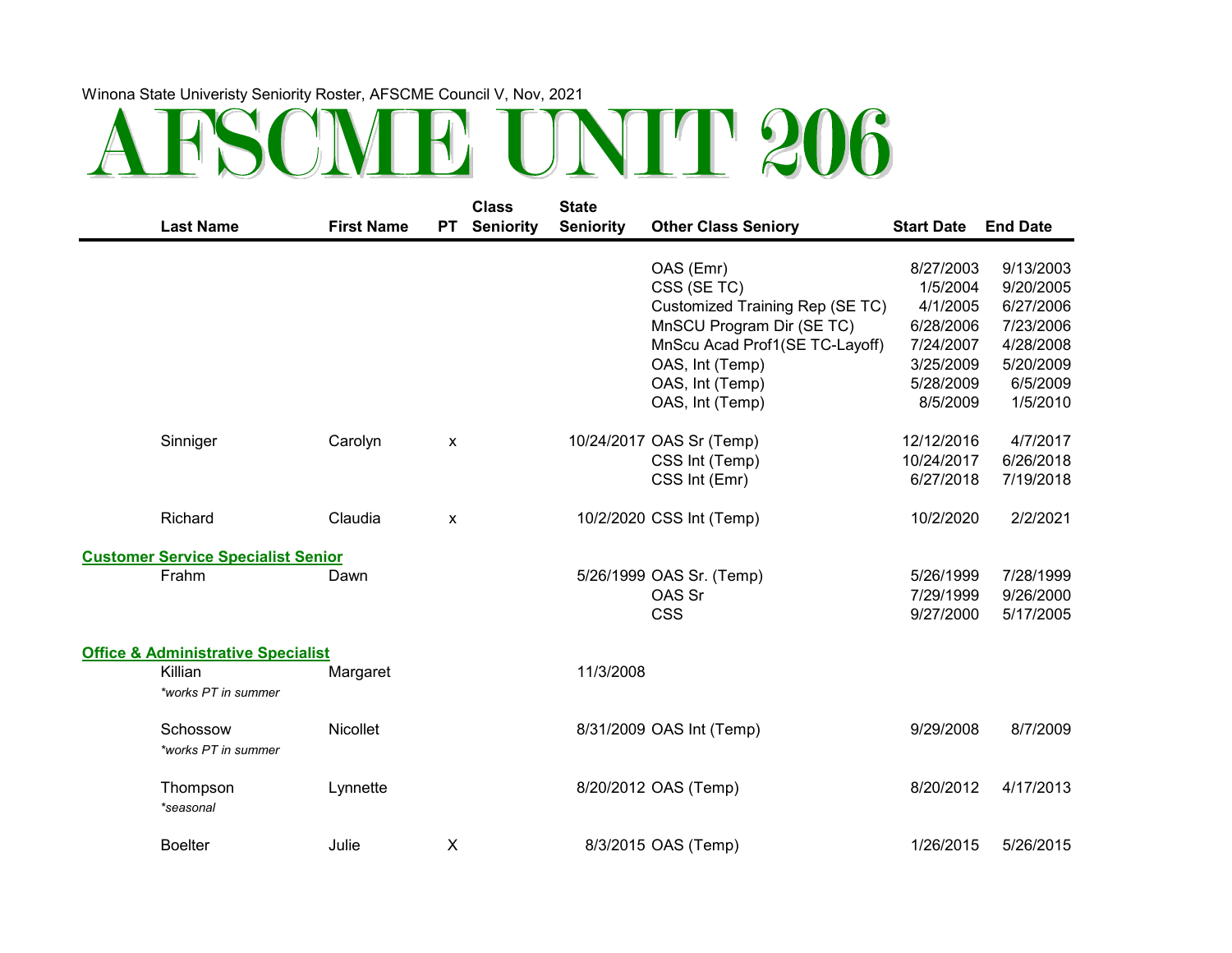|                                                            |                   |                           | <b>Class</b>     | <b>State</b>     |                                           |                   |                 |
|------------------------------------------------------------|-------------------|---------------------------|------------------|------------------|-------------------------------------------|-------------------|-----------------|
| <b>Last Name</b>                                           | <b>First Name</b> | <b>PT</b>                 | <b>Seniority</b> | <b>Seniority</b> | <b>Other Class Seniory</b>                | <b>Start Date</b> | <b>End Date</b> |
| *seasonal                                                  |                   |                           |                  |                  | OAS (Temp)                                | 8/3/2015          | 4/25/2016       |
| <b>Office &amp; Administrative Specialist Intermediate</b> |                   |                           |                  |                  |                                           |                   |                 |
| Smidt                                                      | Stephanie         | $\boldsymbol{\mathsf{X}}$ |                  |                  | 8/31/1988 Office Specialist               | 8/31/1988         | 7/7/1989        |
|                                                            |                   |                           |                  |                  | <b>CSS</b>                                | 7/8/1989          | 1/23/1994       |
|                                                            |                   |                           |                  |                  | CSS, Int                                  | 1/24/1994         | 8/28/1994       |
|                                                            |                   |                           |                  |                  | <b>CSS</b>                                | 8/29/1994         | 9/12/1999       |
| Cierzan                                                    | Mechelle          |                           |                  |                  | 2/14/1994 Airport Secretary (SE Tech)     | 2/14/1994         | 6/6/2001        |
|                                                            |                   |                           |                  |                  | CSS Int (SE Tech)                         | 6/7/2001          | 9/17/2018       |
| Huling-Halverson                                           | Michelle          | X                         |                  |                  | 10/7/1996 Office Specialist (Registrar's) | 10/7/1996         | 6/21/1998       |
| *seasonal                                                  |                   |                           |                  |                  | Clerk Typist 2 (Poli. Sci.)               | 6/22/1998         | 7/7/1998        |
|                                                            |                   |                           |                  |                  | <b>OAS</b>                                | 7/8/1998          | 2/15/2011       |
| Diekmann                                                   | Mary              |                           |                  |                  | 1/25/1999 CSS (Temp)                      | 1/25/1999         | 11/23/1999      |
| *works PT in summer                                        |                   |                           |                  |                  | <b>CSS</b>                                | 11/24/1999        | 10/14/2002      |
|                                                            |                   |                           |                  |                  | <b>OAS</b>                                | 10/15/2002        | 6/13/2006       |
| Kostner-Glende                                             | Kim               |                           |                  |                  | 9/12/2000 OAS Sr. (Temp)                  | 9/12/2000         | 2/22/2001       |
| Rinn                                                       | Sheila            |                           |                  |                  | 11/6/2000 OAS (Temp)                      | 11/6/2000         | 11/5/2001       |
|                                                            |                   |                           |                  |                  | OAS (Emr)                                 | 11/6/2001         | 12/20/2001      |
|                                                            |                   |                           |                  |                  | <b>OAS</b>                                | 12/21/2001        | 8/3/2003        |
| Huegel                                                     | Debra             |                           |                  | 8/1/2001 OAS     |                                           | 8/1/2001          | 9/4/2012        |
| *works PT in the summer                                    |                   |                           |                  |                  |                                           |                   |                 |
| Miranda<br>*works PT in the summer                         | Nadia             |                           |                  | 10/4/2004 OAS    |                                           | 10/4/2004         | 9/2/2010        |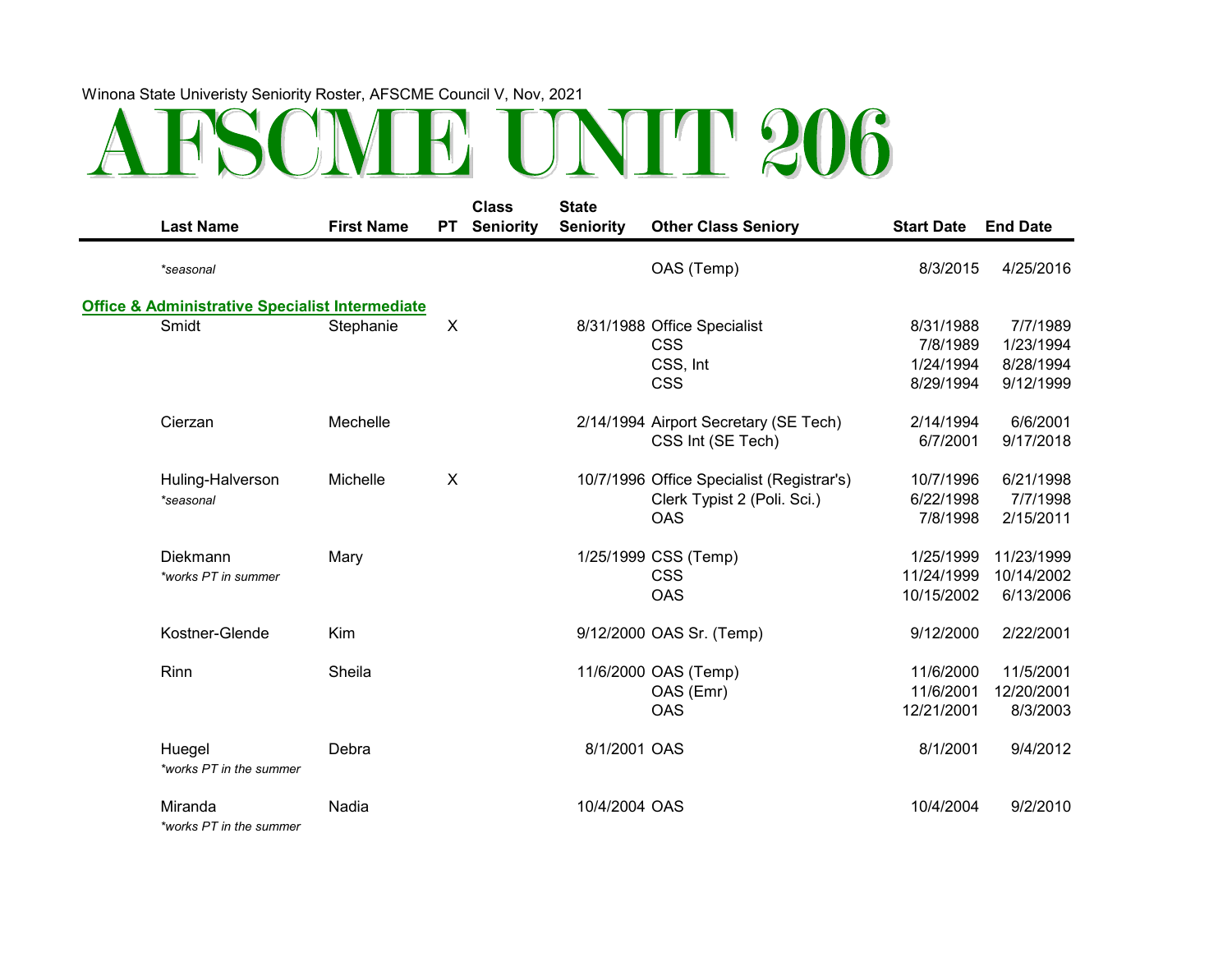|                                        |                   |                | <b>Class</b>     | <b>State</b>     |                                                                                                                                    |                                                  |                                                  |
|----------------------------------------|-------------------|----------------|------------------|------------------|------------------------------------------------------------------------------------------------------------------------------------|--------------------------------------------------|--------------------------------------------------|
| <b>Last Name</b>                       | <b>First Name</b> | <b>PT</b>      | <b>Seniority</b> | <b>Seniority</b> | <b>Other Class Seniory</b>                                                                                                         | <b>Start Date</b>                                | <b>End Date</b>                                  |
| Deering                                | Mary              |                |                  | 1/9/2007         |                                                                                                                                    |                                                  |                                                  |
| Lenhardt                               | Marybeth          | X              |                  |                  | 1/12/2007 OAS (Temp)                                                                                                               | 1/12/2007                                        | 11/13/2007                                       |
| Amann                                  | Nancy             | $\pmb{\times}$ |                  |                  | 11/26/2007 Inventory Controller<br><b>Inventory Control Supervisor 1</b><br>Office Services Supervisor 2<br><b>Project Analyst</b> | 7/1/1990<br>1/16/1991<br>9/30/1998<br>2/20/2008  | 1/15/1991<br>9/29/1998<br>10/2/2007<br>7/30/2008 |
| Parks                                  | Susan             | X              |                  |                  | 6/22/2010 CSS (Temp)<br>CSS (Temp)                                                                                                 | 11/30/2009<br>6/22/2010                          | 1/29/2010<br>3/15/2011                           |
| <b>Stevens</b><br>*works PT in summer  | Kristie           |                |                  |                  | 6/13/2011 OAS, Int (Temp)                                                                                                          | 6/13/2011                                        | 3/13/2012                                        |
| Gresham                                | Kimberly          |                |                  |                  | 8/1/2011 OAS, Int (Temp)                                                                                                           | 8/1/2011                                         | 10/2/2011                                        |
| Eggerichs                              | Michelle          |                |                  |                  | 1/11/2013 OAS, Int (Temp)                                                                                                          | 1/11/2013                                        | 5/15/2013                                        |
| Syrmopoulos<br>*works PT in the summer | Alisha            |                |                  |                  | 1/22/2013 OAS (Temp)<br>OAS, Int (Temp)<br>OAS, Int (Temp)<br><b>OAS</b>                                                           | 8/16/2010<br>10/4/2010<br>8/17/2011<br>1/22/2013 | 9/24/2010<br>12/10/2010<br>6/8/2012<br>1/1/2014  |
| Pruka                                  | Christina         |                |                  | 8/26/2013        |                                                                                                                                    |                                                  |                                                  |
| McCormick<br>*works PT in the summer   | Karen             |                |                  |                  | 2/18/2014 OAS, Int (Temp)                                                                                                          | 2/18/2014                                        | 4/8/2014                                         |
| Gangl                                  | Patricia          |                |                  |                  | 4/28/2014 OAS Int (Temp)<br>OAS (Temp)                                                                                             | 11/9/2011<br>2/5/2013                            | 3/1/2012<br>8/31/2013                            |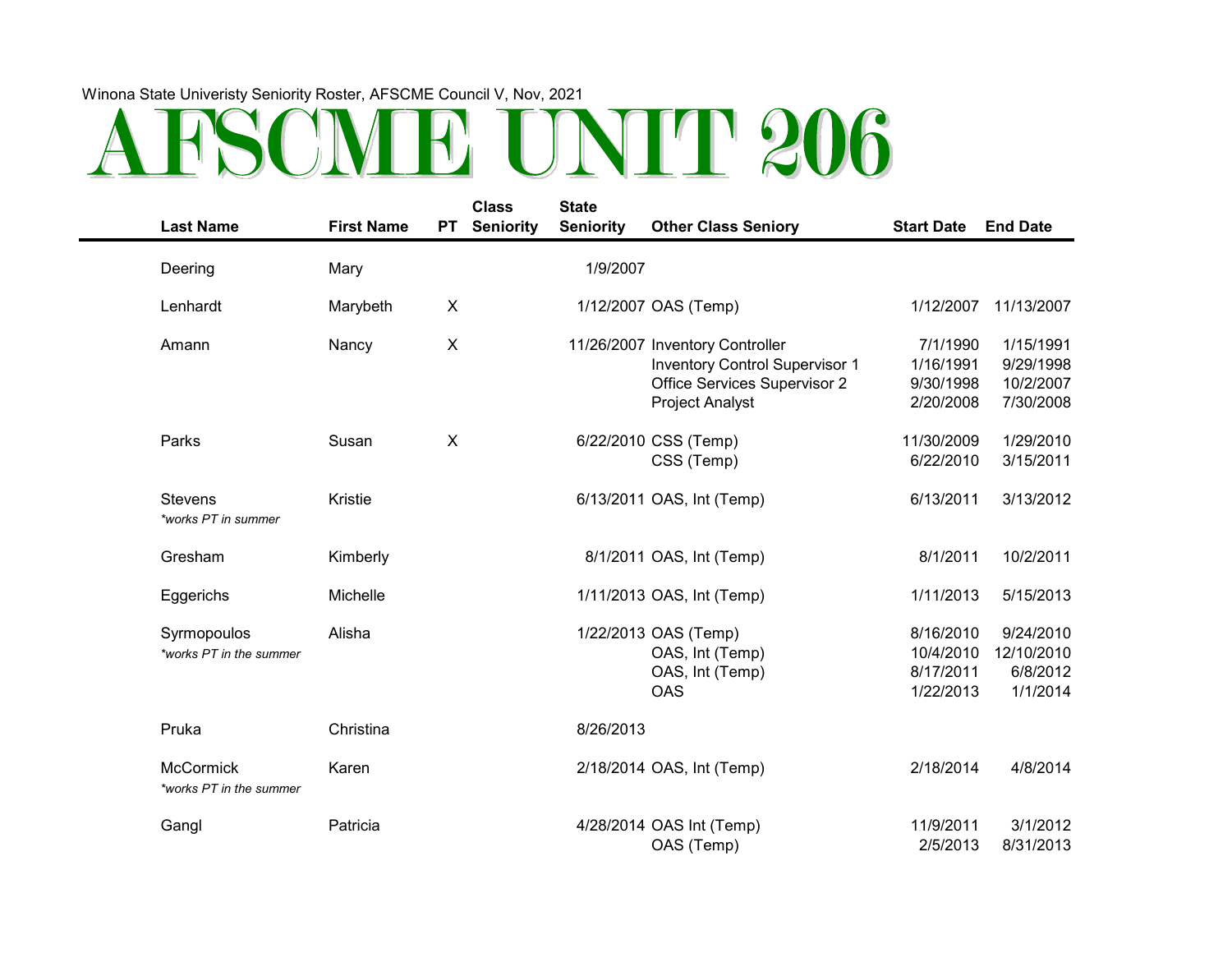$\blacksquare$ 

|                     |                   |                           | <b>Class</b>     | <b>State</b>       |                                          |                   |                 |
|---------------------|-------------------|---------------------------|------------------|--------------------|------------------------------------------|-------------------|-----------------|
| <b>Last Name</b>    | <b>First Name</b> | <b>PT</b>                 | <b>Seniority</b> | <b>Seniority</b>   | <b>Other Class Seniory</b>               | <b>Start Date</b> | <b>End Date</b> |
|                     |                   |                           |                  |                    |                                          |                   |                 |
|                     |                   |                           |                  |                    | OAS (RCTC)                               | 4/28/2014         | 8/17/2017       |
|                     |                   |                           |                  |                    | OAS Sr (RCTC)                            | 8/18/2017         | 7/1/2018        |
| Johnson             | Sharron           |                           |                  |                    | 6/9/2014 OAS, Int (temp)                 | 2/14/2013         | 2/13/2014       |
|                     |                   |                           |                  |                    | OAS, Int (Emg)                           | 2/14/2014         | 4/17/2014       |
|                     |                   |                           |                  |                    |                                          |                   |                 |
| <b>Brang</b>        | Emily             |                           |                  |                    | 5/7/2015 Office Spec (Emg)               | 8/11/2014         | 8/29/2014       |
|                     |                   |                           |                  |                    | Office Spec (Emg)                        | 1/12/2015         | 1/16/2015       |
|                     |                   |                           |                  |                    | CSS (Temp)                               | 5/7/2015          | 10/20/2015      |
| Rolbiecki           | Whitney           |                           |                  |                    | 8/3/2015 OAS, Int (Temp)                 | 8/7/2014          | 5/16/2015       |
|                     |                   |                           |                  |                    | OAS, Int (Temp)                          | 8/3/2015          | 10/21/2015      |
|                     |                   |                           |                  |                    | OAS, Int (Emg)                           | 10/22/2015        | 12/16/2015      |
|                     |                   |                           |                  |                    |                                          |                   |                 |
| Robinson            | Kathryn           |                           |                  | 1/4/2016           |                                          |                   |                 |
| *works PT in summer |                   |                           |                  |                    |                                          |                   |                 |
| Kauphusman          | Joan              |                           |                  |                    | 2/29/2016 OAS (Temp)                     | 8/4/2014          | 7/31/2015       |
| *works PT in summer |                   |                           |                  |                    | OAS Int (Temp)                           | 10/22/2014        | 12/19/2014      |
|                     |                   |                           |                  |                    |                                          |                   |                 |
|                     |                   |                           |                  |                    | <b>OAS</b>                               | 2/29/2016         | 5/16/2021       |
| Johnsrud            | Linda             |                           |                  | 6/21/2016 GMW      |                                          | 6/21/2016         | 4/17/2018       |
|                     |                   |                           |                  |                    |                                          |                   |                 |
| Czaplewski          | Roberta           |                           |                  |                    | 12/28/2016 Cust Training Rep (Riverland) | 9/5/2007          | 3/7/2008        |
|                     |                   |                           |                  |                    | <b>Cust Training Rep (Riverland)</b>     | 3/13/2008         | 12/9/2016       |
|                     |                   |                           |                  |                    | OAS, Int (Temp)                          | 12/28/2016        | 12/6/2017       |
|                     |                   |                           |                  |                    |                                          |                   |                 |
| Thompson            | Patricia          |                           |                  |                    | 4/5/2017 Tutor (SE Tech)                 | 2/3/2014          | 5/12/2014       |
| Gordon              | Anne              | $\boldsymbol{\mathsf{X}}$ |                  | 4/26/2017 OAS, Int |                                          | 4/26/2017         | 7/1/2018        |
| *seasonal           |                   |                           |                  |                    | <b>OAS Prin</b>                          | 7/2/2018          | 12/29/2019      |
|                     |                   |                           |                  |                    |                                          |                   |                 |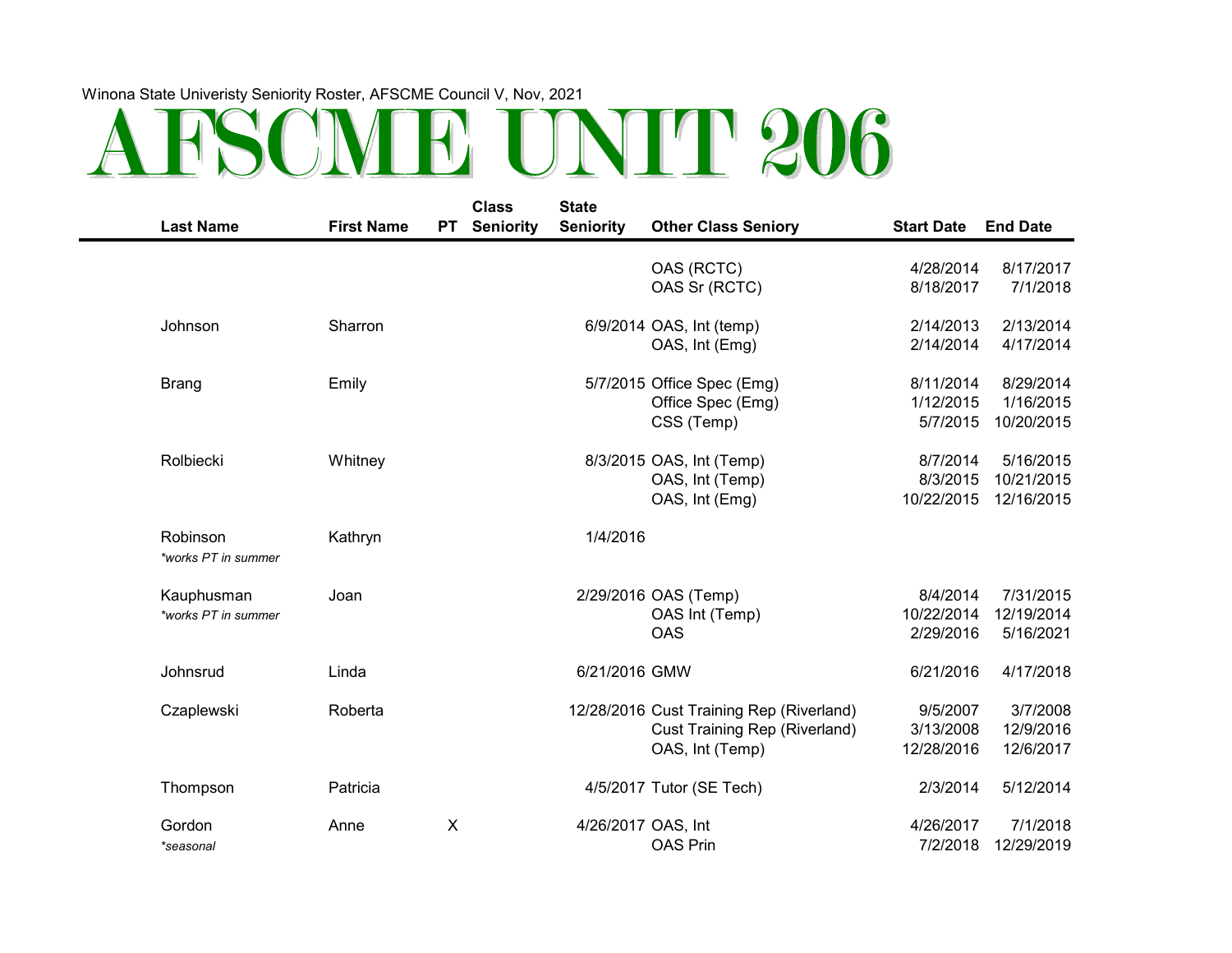| <b>Last Name</b>                                        | <b>First Name</b> | <b>PT</b> | <b>Class</b><br><b>Seniority</b> | <b>State</b><br><b>Seniority</b> | <b>Other Class Seniory</b>                                    | <b>Start Date</b>     | <b>End Date</b>      |
|---------------------------------------------------------|-------------------|-----------|----------------------------------|----------------------------------|---------------------------------------------------------------|-----------------------|----------------------|
|                                                         |                   |           |                                  |                                  |                                                               |                       |                      |
| Noland                                                  | <b>Brook</b>      |           |                                  |                                  | 8/7/2017 OAS (Temp)                                           | 8/7/2017              | 5/31/2018            |
| Fish<br>*works PT in summer                             | Amy               |           |                                  | 8/20/2018                        |                                                               |                       |                      |
| VanValen<br>*works PT in summer                         | Gretchen          |           |                                  | 10/31/2018                       |                                                               |                       |                      |
| Zierden<br>*works PT in summer                          | Samantha          | X         |                                  | 1/23/2019                        |                                                               |                       |                      |
| Rasmussen                                               | Jill              |           |                                  | 3/18/2019                        |                                                               |                       |                      |
| Klees                                                   | Tonya             |           |                                  |                                  | 5/15/2019 OAS Int (Pre-Prob, CBHH Roch)<br>OAS Int (Pre-Prob) | 5/1/2019<br>5/15/2019 | 5/6/2019<br>9/3/2019 |
| Pronschinske<br>*works PT in summer                     | Casey             |           |                                  | 9/4/2019                         |                                                               |                       |                      |
| Hamsund<br>*seasonal                                    | Melissa           | X         |                                  | 12/3/2019                        |                                                               |                       |                      |
| Hauschildt<br>*works PT in summer                       | Jennifer          |           |                                  | 11/2/2020                        |                                                               |                       |                      |
| Holtan<br>*works PT in summer                           | Kristin           |           |                                  | 10/4/2021                        |                                                               |                       |                      |
| <b>Office &amp; Administrative Specialist Principal</b> |                   |           |                                  |                                  |                                                               |                       |                      |
| Rasmussen                                               | Pamela            |           |                                  | 8/5/1998 OAS, Int                |                                                               | 8/5/1998              | 6/13/2006            |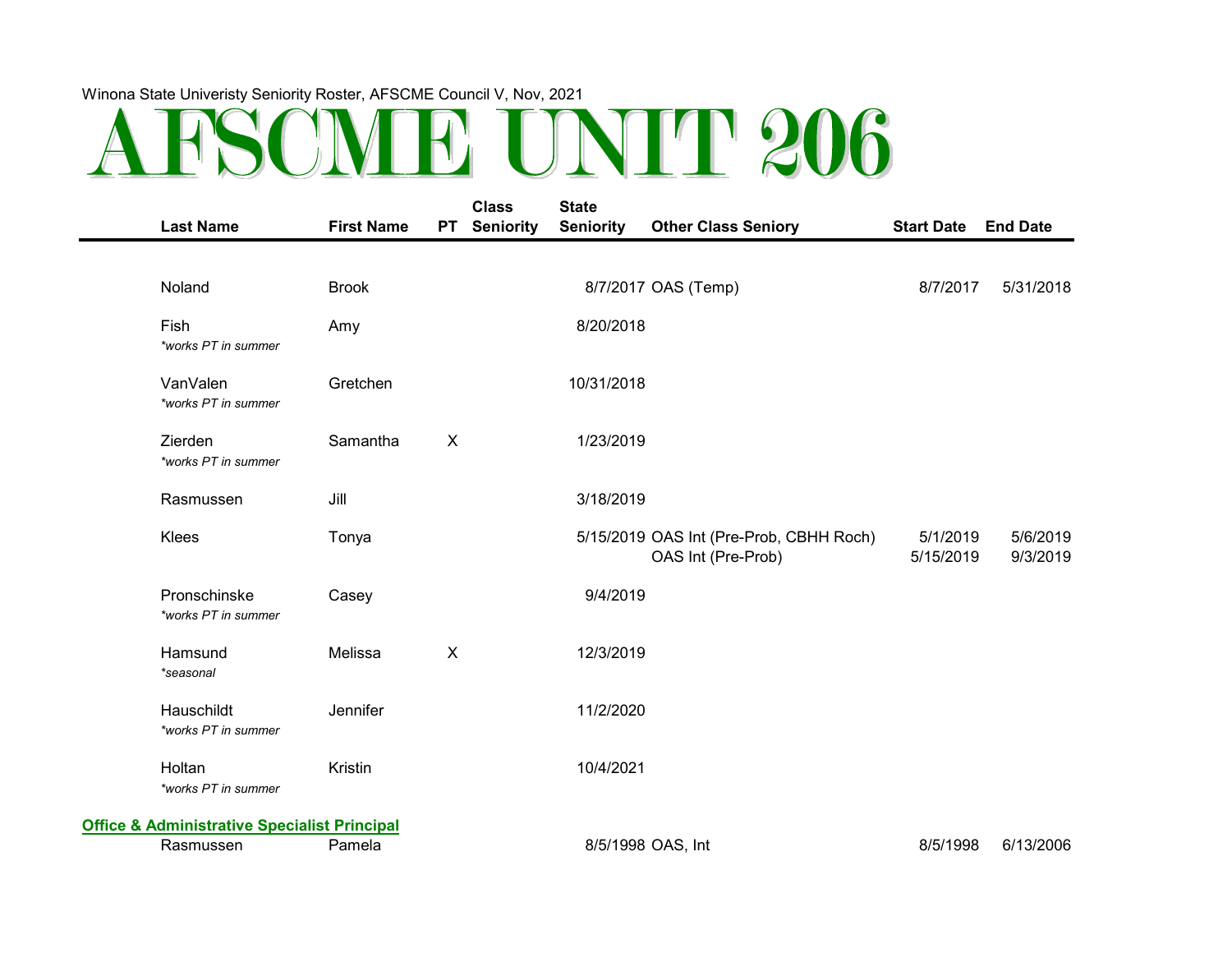# Winona State Univeristy Seniority Roster, AFSCME Council V, Nov, 2021<br>
and the council V, Nov, 2021<br>
and the council V, Nov, 2021<br>
and the council V, Nov, 2021<br>
and the council V, Nov, 2021<br>
and the council V, Nov, 2021<br>
a

| <b>Last Name</b>                                     | <b>First Name</b> | <b>PT</b> | <b>Class</b><br><b>Seniority</b> | <b>State</b><br><b>Seniority</b> | <b>Other Class Seniory</b>                 | <b>Start Date</b> | <b>End Date</b>                  |
|------------------------------------------------------|-------------------|-----------|----------------------------------|----------------------------------|--------------------------------------------|-------------------|----------------------------------|
|                                                      |                   |           |                                  |                                  |                                            |                   |                                  |
|                                                      |                   |           |                                  |                                  | OAS, Sr                                    | 6/14/2006         | 9/28/2014                        |
| Kugel                                                | Abigail           |           |                                  |                                  | 12/21/2007 OAS (Temp)                      | 9/18/2006         | 9/18/2007                        |
|                                                      |                   |           |                                  |                                  | OAS (Emrg)                                 | 9/19/2007         | 11/20/2007                       |
|                                                      |                   |           |                                  |                                  | <b>OAS</b>                                 | 12/21/2007        | 5/27/2009                        |
|                                                      |                   |           |                                  |                                  | OAS Sr                                     | 5/28/2009         | 7/14/2020                        |
| Herold                                               | Nicole            |           |                                  |                                  | 12/30/2013 OAS, Int (Temp)                 | 12/30/2013        | 11/9/2014                        |
|                                                      |                   |           |                                  |                                  | OAS, Int                                   | 11/10/2014        | 9/20/2015                        |
| Williams<br>*works PT in summer                      | Natalie           |           |                                  |                                  | 5/12/2021 OAS, Prin (Temp)                 | 5/12/2021         | 7/20/2021                        |
| <b>Office &amp; Administrative Specialist Senior</b> |                   |           |                                  |                                  |                                            |                   |                                  |
| <b>Phillips</b>                                      | <b>Brenda</b>     |           |                                  |                                  | 6/15/1983 Clerk Steno I (Mankato Job Serv) | 06/83             | 06/85                            |
|                                                      |                   |           |                                  |                                  | Clerk Steno I (Marshall Job Serv)          | 07/85             | 12/85                            |
|                                                      |                   |           |                                  |                                  | Clerk Steno II (Division of Rehabil)       | 01/86             | 08/88                            |
|                                                      |                   |           |                                  |                                  | Clerk Typist III (Mankato State U)         | 08/88             | 07/01                            |
|                                                      |                   |           |                                  |                                  | OAS (Pollution Control Roch)               | 07/01             | 08/05                            |
| Flikki                                               | Lori              |           |                                  |                                  | 10/7/1987 Office Specialist (Temp)         | 10/7/1987         | 9/29/1988                        |
|                                                      |                   |           |                                  |                                  | <b>CSS</b>                                 | 9/30/1988         | 12/3/1995                        |
|                                                      |                   |           |                                  |                                  | CSS, Int                                   | 12/4/1995         | 2/24/2004                        |
|                                                      |                   |           |                                  |                                  | OAS, Int                                   | 2/25/2004         | 6/1/2015                         |
| Ryno                                                 | Carolyn           |           |                                  |                                  | 10/1/1997 OAS Int. (RCTC)                  |                   | 12/13/1993 08-31-96 (Intermitt.) |
|                                                      |                   |           |                                  |                                  | OAS, Int                                   | 10/1/1997         | 3/27/2011                        |
| Duellman                                             | Joy               |           |                                  | 8/10/1998                        |                                            |                   |                                  |
| Moe                                                  | Lori              |           |                                  |                                  | 11/16/1998 CT2-MN Dept. of Health          | 6/4/1985          | 3/1/1988                         |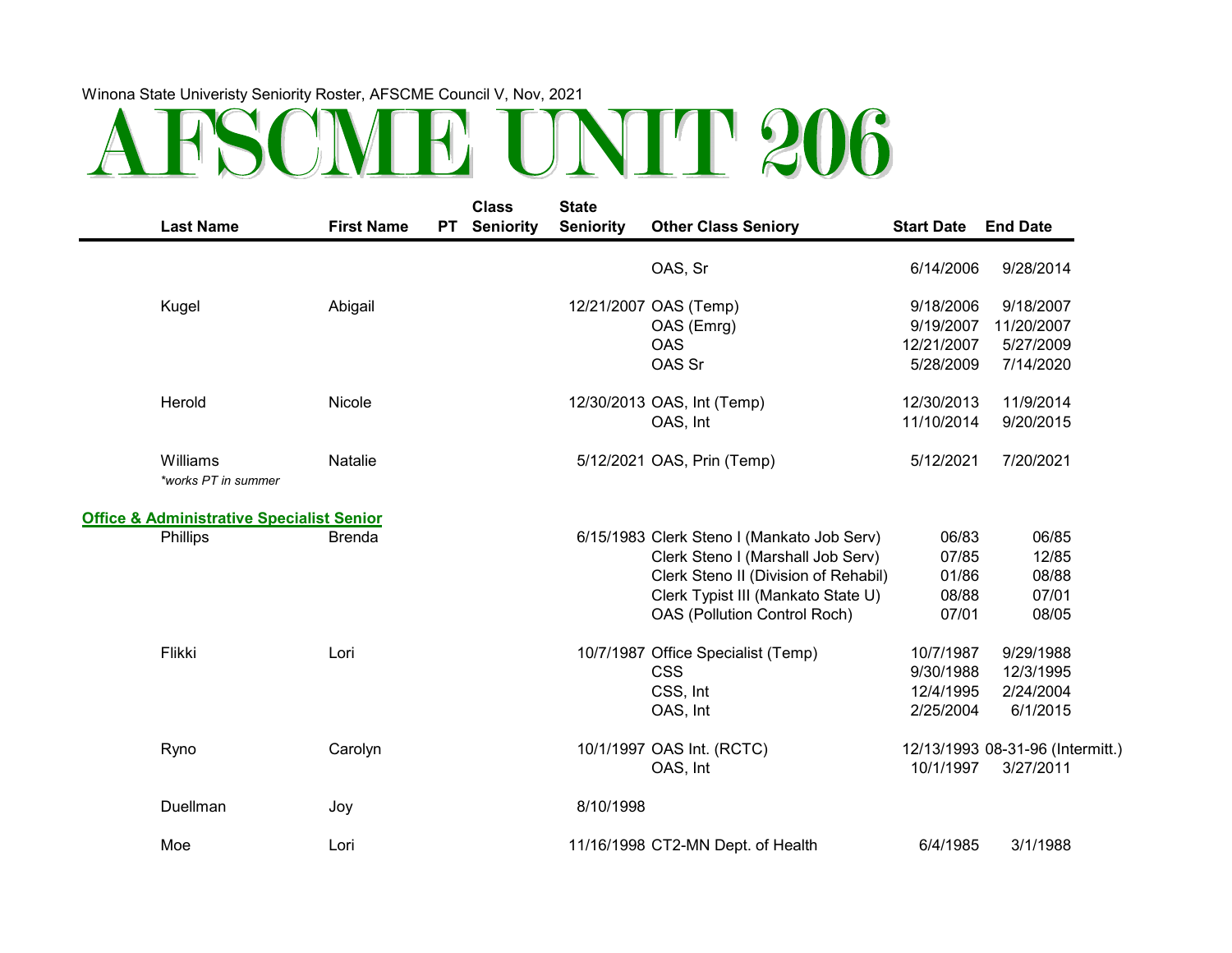|                     |                   |           | <b>Class</b>     | <b>State</b>        |                                     |                   |                 |
|---------------------|-------------------|-----------|------------------|---------------------|-------------------------------------|-------------------|-----------------|
| <b>Last Name</b>    | <b>First Name</b> | <b>PT</b> | <b>Seniority</b> | <b>Seniority</b>    | <b>Other Class Seniory</b>          | <b>Start Date</b> | <b>End Date</b> |
|                     |                   |           |                  |                     |                                     |                   |                 |
| *works PT in summer |                   |           |                  |                     | CT3-MN Correct. Fac.                | 3/2/1988          | 9/18/1989       |
|                     |                   |           |                  |                     | CT4-MN Correct. Fac.                | 9/19/1989         | 12/5/1989       |
|                     |                   |           |                  |                     | Inv. Con. - MN Correct. Fac.        | 12/6/1989         | 7/29/1992       |
|                     |                   |           |                  |                     | Adm. Aec. - MN Correct. Fac.        | 7/30/1992         | 6/26/1998       |
|                     |                   |           |                  |                     | OAS, Int                            | 11/16/1998        | 9/23/2008       |
| Canar               | <b>Brenda</b>     |           |                  |                     | 10/23/2000 OAS, Int (Temp)          | 10/23/2000        | 1/21/2001       |
|                     |                   |           |                  |                     | OAS, Int                            | 1/22/2001         | 10/21/2008      |
|                     |                   |           |                  |                     |                                     |                   |                 |
| Benjamin            | Kristine          |           |                  |                     | 2/26/2003 OAS, Int. (Temp)          | 2/26/2003         | 2/25/2004       |
|                     |                   |           |                  |                     | OAS Int. (Emr)                      | 2/26/2004         | 4/11/2004       |
|                     |                   |           |                  |                     | OAS, Int.                           | 4/12/2004         | 12/20/2011      |
|                     |                   |           |                  |                     |                                     |                   |                 |
| <b>Bratland</b>     | Heather           |           |                  | 2/20/2006 CSS, Int  |                                     | 2/20/2006         | 2/13/2018       |
| Neitzel             | Melissa           |           |                  | 5/8/2006 OAS, Int   |                                     | 5/8/2006          | 7/1/2018        |
|                     |                   |           |                  |                     |                                     |                   |                 |
| Engel               | Dana              |           |                  |                     | 6/11/2007 OAS, Int (Winona SE Tech) | 6/11/2007         | 2/9/2009        |
|                     |                   |           |                  |                     | OAS, Int                            | 7/20/2009         | 2/15/2011       |
|                     |                   |           |                  |                     |                                     |                   |                 |
| <b>Berthelot</b>    | <b>Blandine</b>   |           |                  | 7/27/2007 OAS Int   |                                     | 7/27/2007         | 1/26/2016       |
| <b>Drier</b>        | Antoinette        |           |                  | 11/19/2007 OAS, Int |                                     | 11/19/2007        | 8/3/2008        |
|                     |                   |           |                  |                     |                                     |                   |                 |
| McKeeth             | Candi             |           |                  |                     | 10/24/2008 OAS, Int (Temp)          | 10/24/2008        | 11/17/2008      |
|                     |                   |           |                  |                     | OAS, Int                            | 11/18/2008        | 3/8/2015        |
|                     |                   |           |                  |                     |                                     |                   |                 |
| Miller              | Lindsey           |           |                  |                     | 1/9/2009 OAS, Int (Temp)            | 1/9/2009          | 9/18/2009       |
| Kauphusman          | Traci             |           |                  | 8/2/2011 OAS        |                                     | 8/2/2011          | 11/6/2012       |
| *works PT in summer |                   |           |                  |                     | OAS Int                             | 11/7/2012         | 3/22/2020       |
|                     |                   |           |                  |                     |                                     |                   |                 |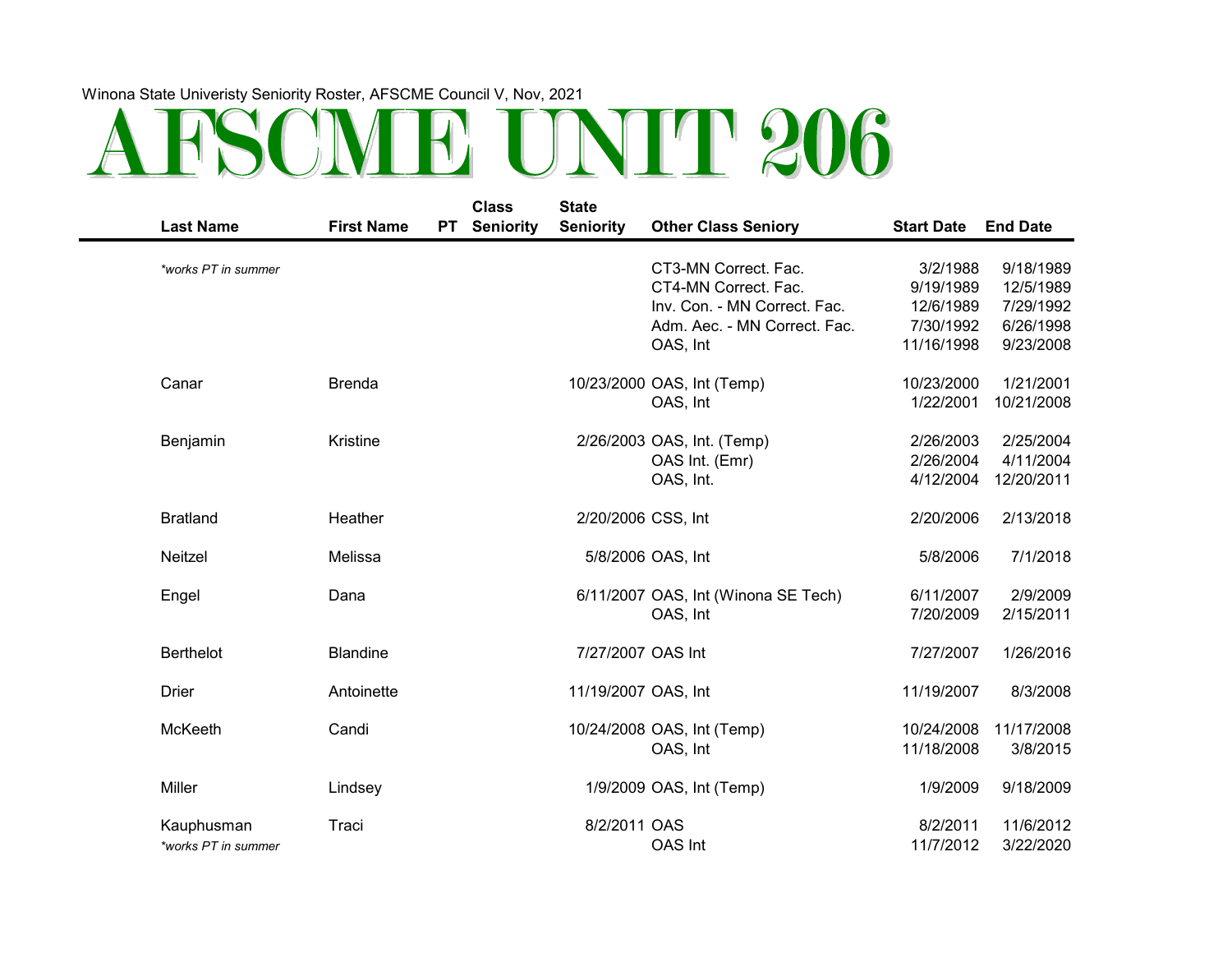|                  |                   |                           | <b>Class</b>     | <b>State</b>       |                                                                                 |                                                              |                                                               |
|------------------|-------------------|---------------------------|------------------|--------------------|---------------------------------------------------------------------------------|--------------------------------------------------------------|---------------------------------------------------------------|
| <b>Last Name</b> | <b>First Name</b> | <b>PT</b>                 | <b>Seniority</b> | <b>Seniority</b>   | <b>Other Class Seniory</b>                                                      | <b>Start Date</b>                                            | <b>End Date</b>                                               |
|                  |                   |                           |                  |                    |                                                                                 |                                                              |                                                               |
| Auerbach         | Tammy             |                           |                  |                    | 9/20/2012 OAS, Int (Temp)<br>CSS, Int                                           | 9/20/2012<br>9/16/2013                                       | 5/15/2013<br>10/5/2017                                        |
| Smith            | Tara              |                           |                  |                    | 5/28/2014 OAS (Temp)<br>OAS (Emg)<br>OAS, Int                                   | 5/28/2014<br>5/29/2015<br>6/17/2015                          | 5/28/2015<br>6/16/2015<br>7/11/2017                           |
| Carney           | Machelle          |                           |                  |                    | 8/10/2015 OAS, Int (Temp)<br>OAS, Int                                           | 8/10/2015<br>7/21/2016                                       | 7/20/2016<br>11/8/2016                                        |
| Fahrendholz      | Jamilyn           |                           |                  | 11/9/2015 OAS Int  |                                                                                 | 11/9/2015                                                    | 8/26/2018                                                     |
| Stowell          | Renee             | $\boldsymbol{\mathsf{X}}$ |                  | 1/19/2016 OAS, Int |                                                                                 | 1/19/2016                                                    | 7/30/2017                                                     |
| Mitchell         | Judith            | $\boldsymbol{\mathsf{X}}$ |                  |                    | 7/1/2016 OAS, Sr (Temp)                                                         | 7/1/2016                                                     | 1/2/2017                                                      |
| Halleck          | <b>Beth</b>       |                           |                  |                    | 11/8/2016 OAS, Int (Temp)<br>OAS, Sr<br>CSS, Int<br>OAS, Int (Temp)<br>OAS, Int | 3/5/2009<br>3/30/2009<br>5/24/2010<br>11/8/2016<br>9/13/2017 | 6/30/2009<br>6/25/2010<br>5/30/2014<br>9/13/2017<br>9/23/2018 |
| MacLennan        | Carey             |                           |                  |                    | 6/27/2018 HR Tech 2                                                             | 6/27/2018                                                    | 8/9/2021                                                      |
| Waldo            | Linda             |                           |                  |                    | 1/18/2019 OAS (Temp)                                                            | 1/18/2019                                                    | 9/8/2019                                                      |
| Hensley          | Marianne          |                           |                  | 11/12/2019         |                                                                                 |                                                              |                                                               |
| Duerr            | Jeremy            | X                         |                  | 8/2/2021           |                                                                                 |                                                              |                                                               |